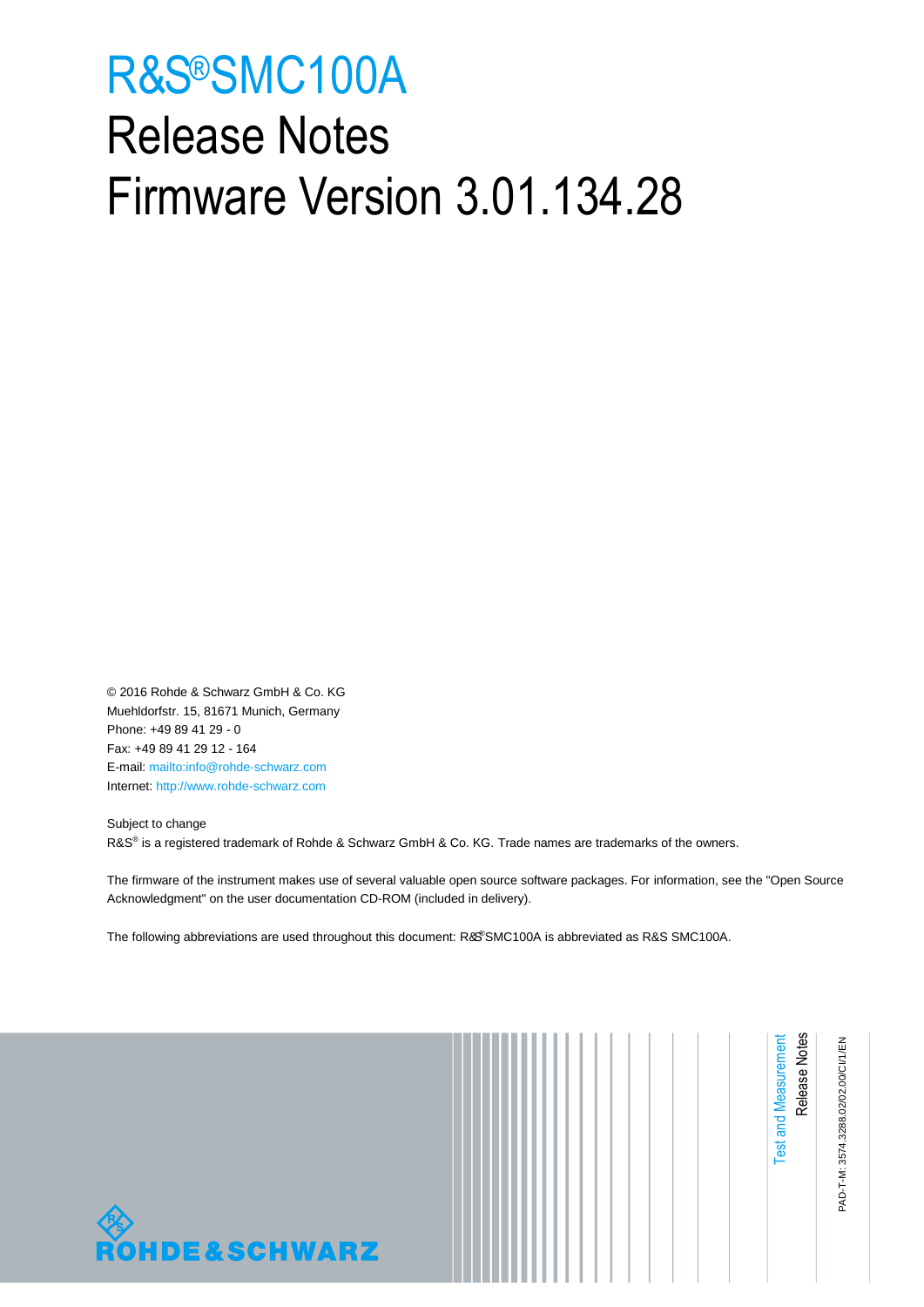## **Contents**

| 1            | Information on the Current Version and History 3 |  |
|--------------|--------------------------------------------------|--|
| 1.1          |                                                  |  |
| 1.2          |                                                  |  |
| 1.3          |                                                  |  |
| 1.4          |                                                  |  |
| 1.5          |                                                  |  |
| 1.6          |                                                  |  |
| 1.7          |                                                  |  |
| $\mathbf{2}$ |                                                  |  |
| 2.1          |                                                  |  |
| 2.2          |                                                  |  |
| 2.2.1        |                                                  |  |
| 2.2.2        |                                                  |  |
| 2.2.3        |                                                  |  |
| 2.2.4        |                                                  |  |
| 2.2.5        |                                                  |  |
| 2.3          |                                                  |  |
|              |                                                  |  |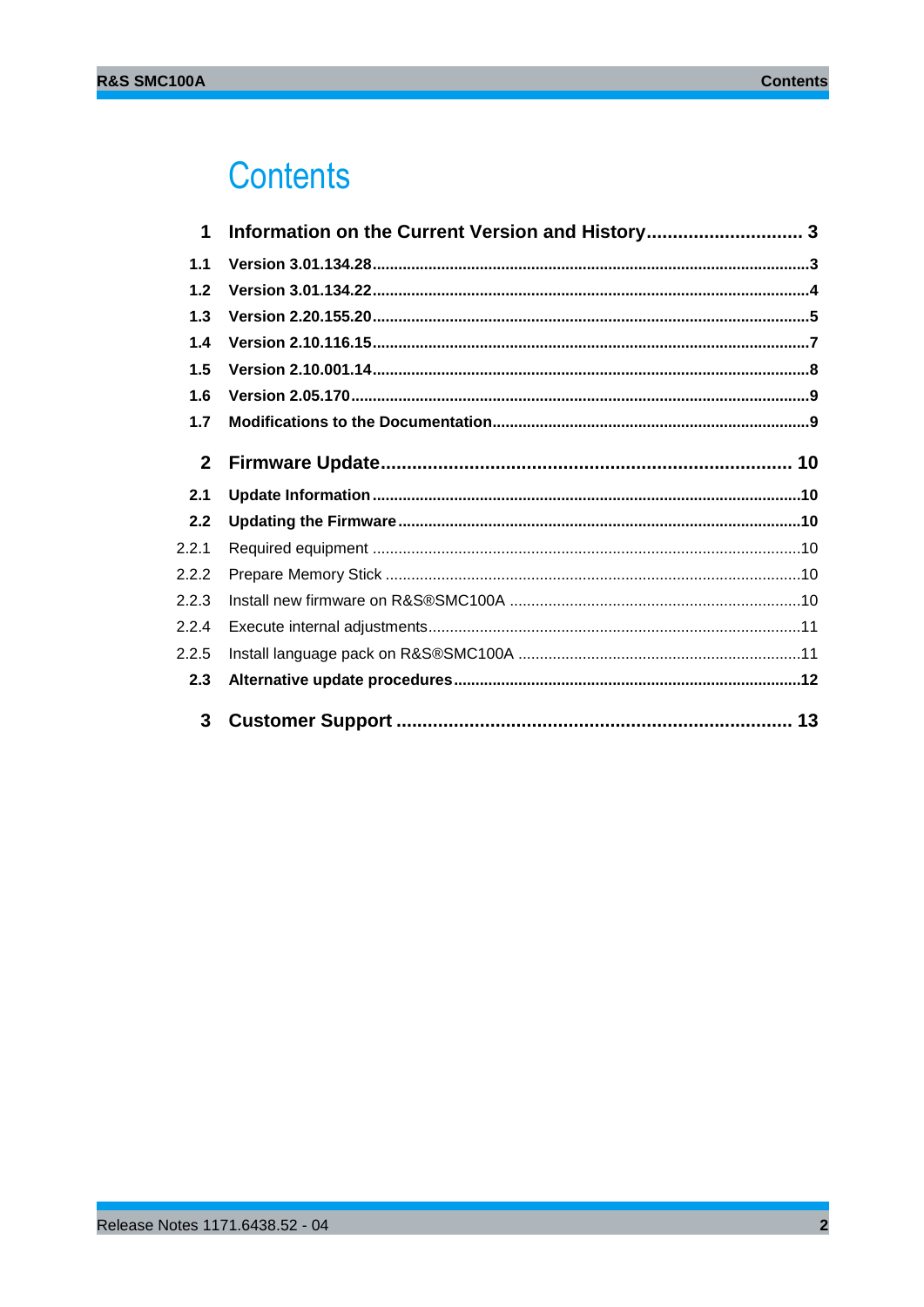## <span id="page-2-0"></span>1 Information on the Current Version and **History**

#### **General information**

This document describes the procedure to apply a firmware update to the R&S®SMC100A Signal Generator. It furthermore describes the differences between the several firmware versions. The most current firmware version can be obtained from [www.rohde-schwarz.com.](http://www.rohde-schwarz.com/)

#### **Instruments covered**

This firmware version is suitable for instruments of type R&S®SMC100A, including all module revisions and options.

#### **Identify current firmware version**

The current instrument firmware revision is displayed during the startup sequence of the instrument. In addition, it is provided in the SETUP Software/Options dialog and it is part of the SCPI  $*$  IDN instrument identification string.

## **NOTICE**

#### **Potential malfunction of assembly!**

It is strongly recommended to **do no firmware downgrade below** the version the device was originally delivered with. Improved module revisions as well as modified structure of calibration data may not be supported by previous firmware versions.

**Special hint for instruments equipped with firmware prior to 2.20.155.20** Please first upgrade to 2.20.155.20 before upgrading the device to 3.01.134.22. Afterwards, do not downgrade instruments to firmware versions prior to 2.20.155.20.

**Special hint for instruments equipped with initial firmware 2.05.170** An intermediate update to 2.10.116.15 is required. Please contact Rohde&Schwarz.

## <span id="page-2-1"></span>**1.1 Version 3.01.134.28**

Released February 2016

| <b>Fixed Issues</b>                                                                   | Ref-No |
|---------------------------------------------------------------------------------------|--------|
| Sometimes unexpected error message regarding reference oscillator during self test or |        |
| when switching reference between intern and extern                                    |        |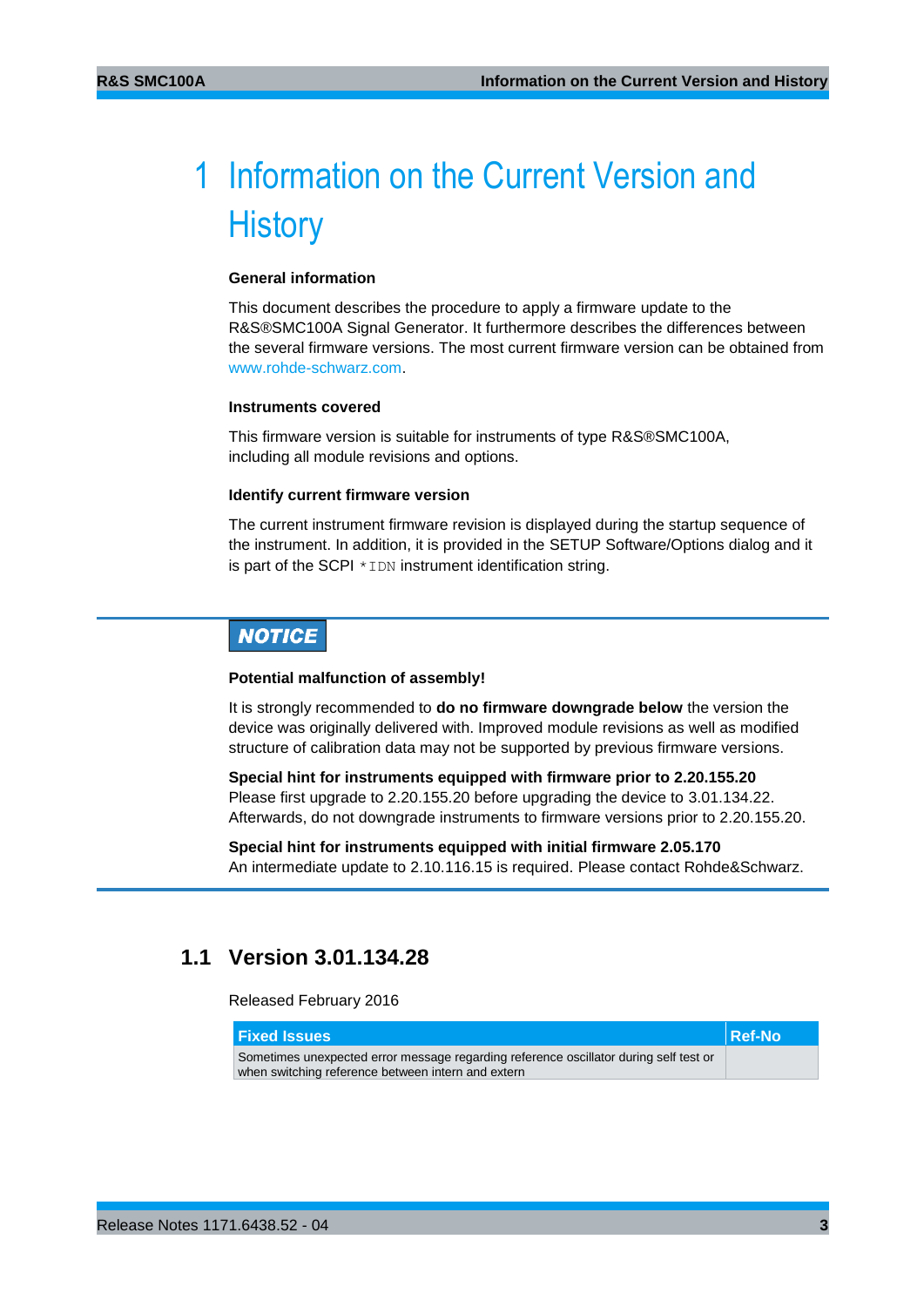## **1.2 Version 3.01.134.22**

<span id="page-3-0"></span>Released: January 2014

| <b>New Functions</b>                                                                                                             | <b>Ref-No</b> |
|----------------------------------------------------------------------------------------------------------------------------------|---------------|
| Support of power sensors NRP-Z211 and NRP-Z221                                                                                   | 12380         |
| Lower limit of RF frequency reduced to 8kHz to cover new ITU frequency range.                                                    | 12210         |
| In Power Viewer, aperture time now can be set                                                                                    | 11838         |
| *TST now executes and reports selftest                                                                                           | 11165         |
| In security menu, "Write Nonvolatile Memory" setting empowers user to disable any<br>attempt of writing to internal mass memory. | 11078         |
| New emulations for SME02/03/06                                                                                                   | 10660         |
| New emulation for Panasonic PA8303                                                                                               | 10394         |
| Firmware update via LAN: Future firmware updates can be applied via LAN                                                          | 10350         |
| Additional emulations for SMT models                                                                                             | 10314         |
| New Sweep Mode "Retrace" provides reset to start value for SINGLE modes                                                          | 10160         |
| In security menu, LAN services can be enabled and disabled individually                                                          | 9987          |
| Support of IVI-6.1 High Speed LAN Instrument Protocol (HISLIP)                                                                   | 9937          |
| Behavior of step attenuator during RF OFF can be configured (RF OFF MODE)                                                        | 9749          |
| Power Control via NRP-Z power sensors                                                                                            | 9557          |
| New Parameter "Multiplier" for RF frequency, in addition to "Offset"                                                             | 9536          |

| <b>Modified Functions</b>                                                                                                           | <b>Ref-No</b> |
|-------------------------------------------------------------------------------------------------------------------------------------|---------------|
| Info Messages will not be printed to SCPI Error/Message queue any more in order to<br>simplify SCPI error handling on customer site | 11153         |
| Sweep resets to start value when changing sweep mode                                                                                | 10390         |
| Improved throughput and stability for USB-TMC                                                                                       | 10178         |
| NRP-Z Power viewer: Lower frequency limit reduced to 0 Hz                                                                           | 10098         |
| SCPI emulations: SYST:LANG settings now available in most emulations to avoid<br>unexpected error messages                          | 10080         |
| Improved handling of rotary knob                                                                                                    | 9666          |

| <b>Fixed Issues</b>                                                                                                                                                   | <b>Ref-No</b>  |
|-----------------------------------------------------------------------------------------------------------------------------------------------------------------------|----------------|
| Unexpected message "PEP value greater than defined limit" if AM has been active                                                                                       | 12207          |
| Improper behavior of viClear over USB-TMC                                                                                                                             | 12187          |
| After applying Factory Preset, a subsequent firmware restart via (SYST: REST) fails.<br>Device key is not found, connections via GPIB, USB and SOCKET do not work and | 12169<br>12144 |
| power sensors are not enumerated.                                                                                                                                     | 12043          |
| Under several circumstances, e.g. if an NRP-Z21 sensor is connected, the device key<br>may not be found after power on.                                               | 12120          |
| Unexpected message "OVERVOLTAGE at external modulation input " under some<br>circumstances                                                                            | 12078          |
| GPIB driver hangup after GET                                                                                                                                          | 11879          |
| MMEM: CDIR? does not report the correct path                                                                                                                          | 11538          |
| Sometimes unexpected error message after applying PRESET while RF is set to values<br>less than 23MHz                                                                 | 11315          |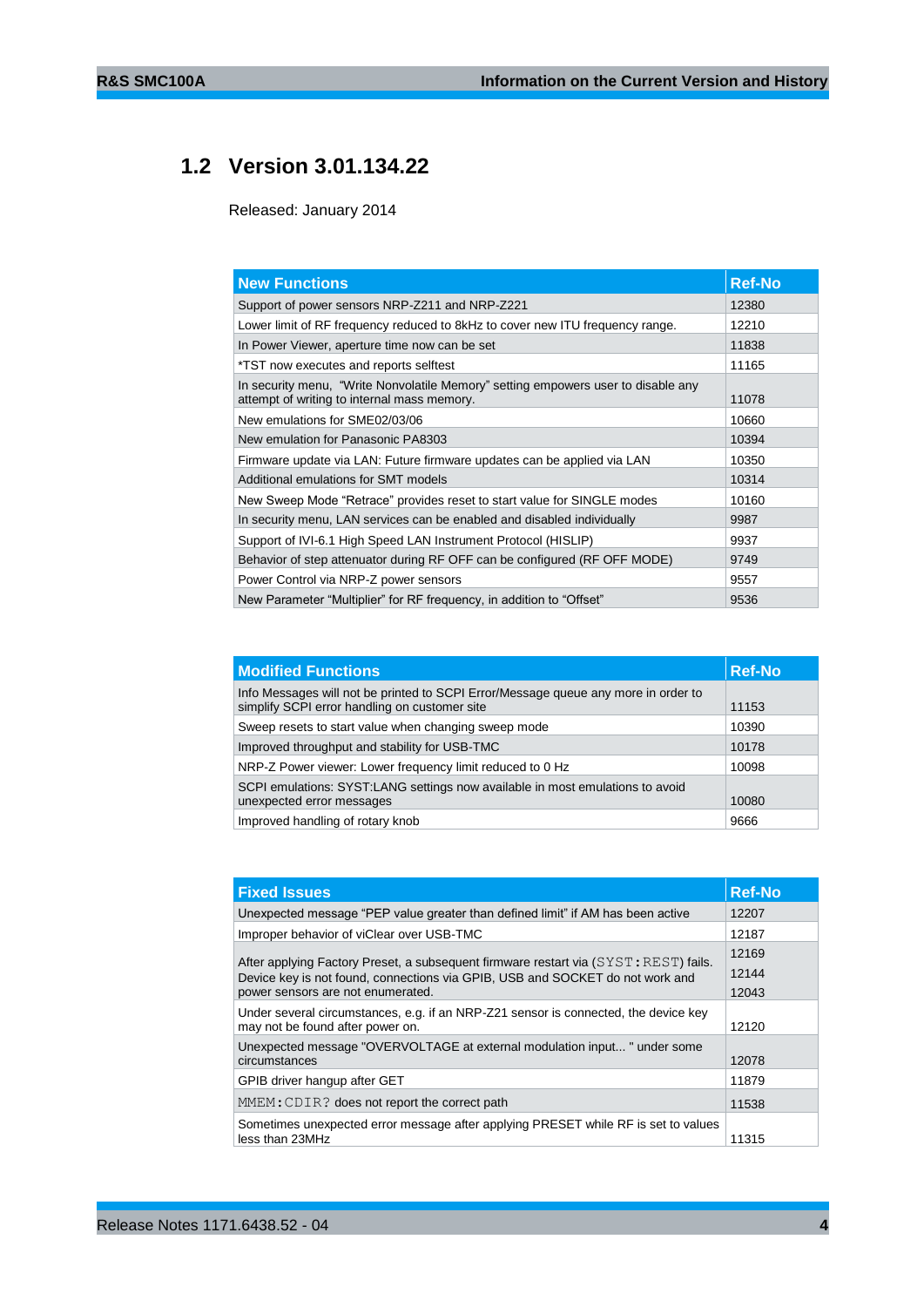| <b>Fixed Issues</b>                                                          | <b>Ref-No</b> |
|------------------------------------------------------------------------------|---------------|
| No RF signal at specific pulse generator settings                            | 10934         |
| Using VXI11 and USB-TMC, &GTP does not work when instrument is in RWCS State | 10549         |
| GPIB: GTL does not work as expected after LLO                                | 10392         |
| SCPI Error Queue contains info messages starting with 0, "No error"          | 10338         |
| Wrong SCPI error message when parameter is missing                           | 10295         |
| Selftest fails when power limit value is too low.                            | 10061         |
| Unapplicable message "PEP value greater than defined limit"                  | 10010         |
| *CLS does not clear error queue                                              | 9678          |
| Bit 6 of ESR is not set on Go to Local                                       | 9594          |

## <span id="page-4-0"></span>**1.3 Version 2.20.155.20**

Released: June 2011

| <b>New Functions</b>                                                                                                                                                                             | <b>Ref-No</b> |
|--------------------------------------------------------------------------------------------------------------------------------------------------------------------------------------------------|---------------|
| Support of multi-language user interface. This feature requires installation of a separate<br>language pack after upgrading the firmware. Language can be selected in SETUP<br>Display Settings. | 9402          |
| Emulation of Agilent ESG 4421 / 4422B                                                                                                                                                            | 8736          |
| Frequency and Level displays can be annotated in SETUP Security                                                                                                                                  | 8201          |
| Support of NRP-Z Peak Power Sensors                                                                                                                                                              | 7313          |
| New attenuator modes "Low Noise" and "Low Distortion"                                                                                                                                            | 7075          |

| <b>Modified Functions</b>                                                                                                                                                 | <b>Ref-No</b> |
|---------------------------------------------------------------------------------------------------------------------------------------------------------------------------|---------------|
| Exporting and importing lists does not require absolute pathnames any more                                                                                                | 9037          |
| *RST does not close user interface dialogs any more                                                                                                                       | 8749          |
| NRP-Z Power Viewer is enabled automatically                                                                                                                               | 8649          |
| *RST performance improved when powers sensors are connected                                                                                                               | 8646          |
| Sweep Dwell Time can be set up to 100 seconds                                                                                                                             | 8635          |
| Support of wildcards "" and "?" in mass memory system MMEM                                                                                                                | 8371          |
| EMF setting is saved during power cycle and reset via Factory Preset                                                                                                      | 8141          |
| Directory /var/user, which is intended for user data storage, is no longer used by some<br>instrument files. Former instrument directories like "Lists" may be removed if |               |
| appropriate.                                                                                                                                                              | 7189          |

| <b>Fixed Issues</b>                                                          | <b>Ref-No</b> |
|------------------------------------------------------------------------------|---------------|
| Ethernet socket connection may lose packages                                 | 9168          |
| Import/Export dialogs do not show .csv files                                 | 8781          |
| User step variation of level: Step size issue when level unit other than dBm | 8697          |
| Disabling screensaver via remote control fails to reactivate screen          | 8640          |
| Keys '0', '.' and "-' not working properly when used in text mode            | 8343          |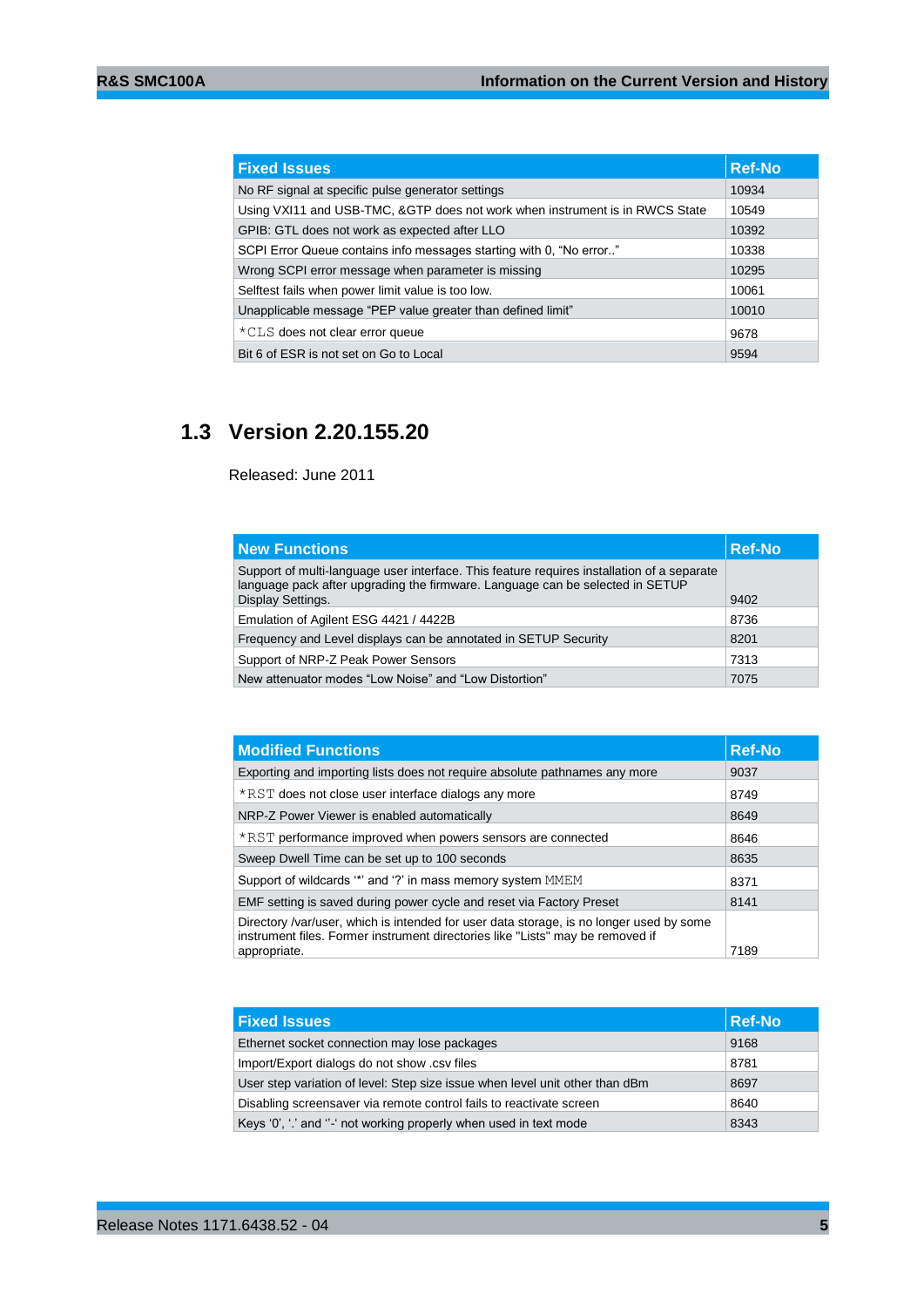| <b>Fixed Issues</b>                                          | <b>Ref-No</b> |
|--------------------------------------------------------------|---------------|
| CORR: CSET: DATA: SENS: POW: SONC does not work              | 8323          |
| Telnet connection did not reconnect after interruption       | 8284          |
| Ethernet Raw connection did not reconnect after interruption | 8228          |
| Attenuator Fix setting lost during power down                | 8151          |
| SYSTem: PRESet did not work                                  | 7436          |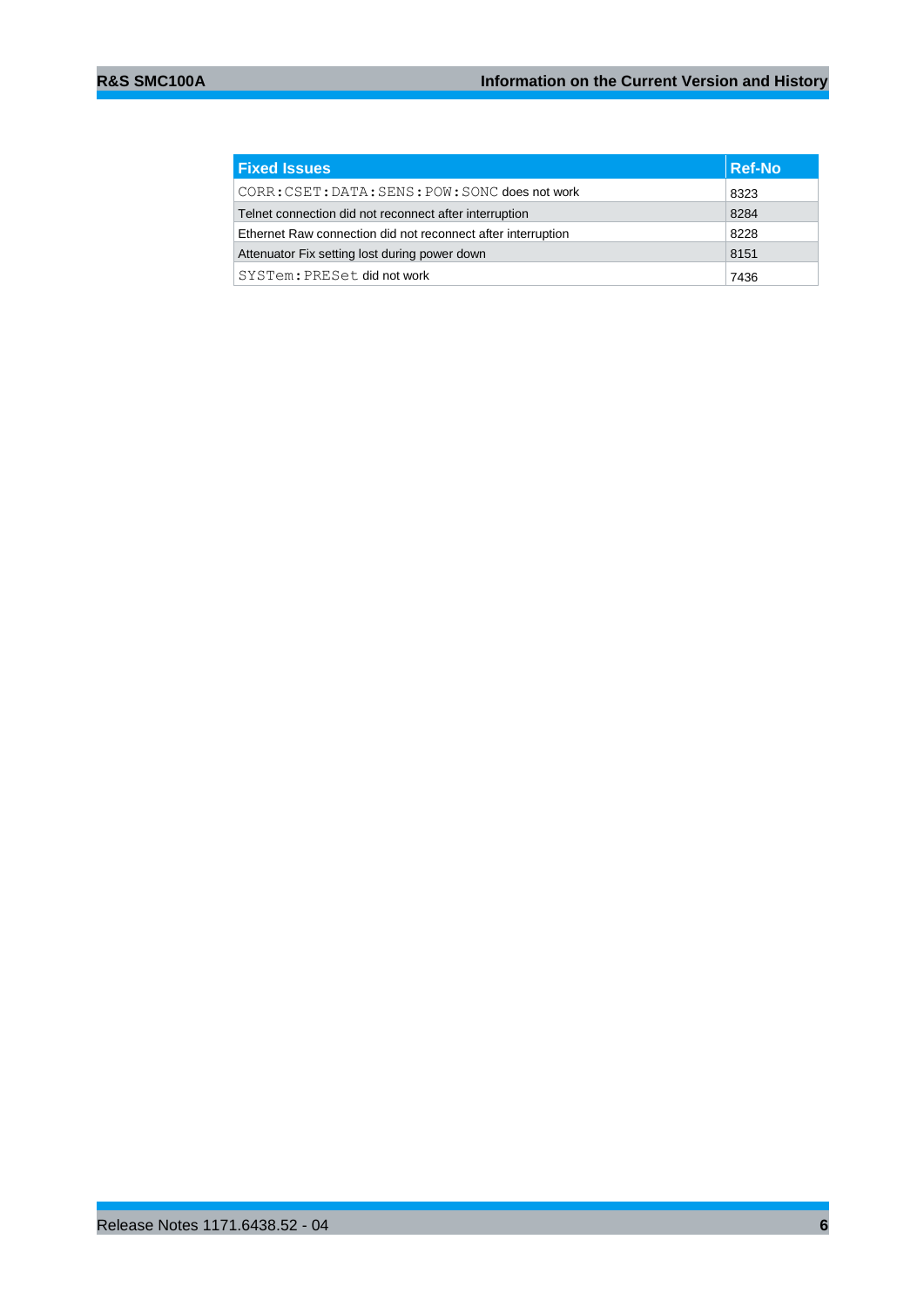## <span id="page-6-0"></span>**1.4 Version 2.10.116.15**

Released: January 2010

| <b>New Functions</b>                                                                                                                                     | Ref-No |
|----------------------------------------------------------------------------------------------------------------------------------------------------------|--------|
| Keyboard can be deactivated to prevent unauthorized modification of instrument<br>settings. Configuration in SETUP Security or by SYSTem: KLOCk ON   OFF | 7882   |
| Display can be deactivated to hide instrument settings. Configuration in SETUP                                                                           |        |
| Security or by SYSTem: DLOCk ON   OFF.                                                                                                                   | 7882   |

| <b>Modified Functions</b>                                                                       | <b>Ref-No</b> |
|-------------------------------------------------------------------------------------------------|---------------|
| HP8643 Emulation: Added FM-Preemphasis and LF-Source                                            | 8073          |
| Level Unit is saved and restored at power on                                                    | 7957          |
| Revised and simplified configuration of emulation settings in Remote Channel Settings<br>dialog | 7894          |
| Level Limit setting not affected by PRESET to protect devices under test                        | 7801          |
| Revised and simplified network settings dialog including connection state indicator             | 7781          |
| Firmware of R&S NRP-Z Power Sensors can be updated via R&S®SMC100A                              | 7697          |

| <b>Fixed Issues</b>                                                                                     | <b>Ref-No</b> |
|---------------------------------------------------------------------------------------------------------|---------------|
| Some front panel keys not working as expected under seldom circumstances                                | 8223          |
| SYSTem: KLOCk ON   OFF not working                                                                      | 7966          |
| SCPI command PM: SOUR INT, EXT not working as expected                                                  | 7908          |
| IP Addresses with less than 3 digits require leading zeros, causing unintended octal<br>interpretation. | 7799          |
| Network settings (e.g. IP-Address) were lost when configured while no network is<br>attached            | 7761          |
| Missing error message when attempting to disable USB mass storage while storage is<br>attached          | 7695          |
| Pulse generator: PRESET values lead to settings conflict after enabling double pulse                    | 7638          |
| Several minor issues when modifying sweep settings                                                      | 6282          |
| Mouse pointer disappears even if wheel is handled                                                       | 6277          |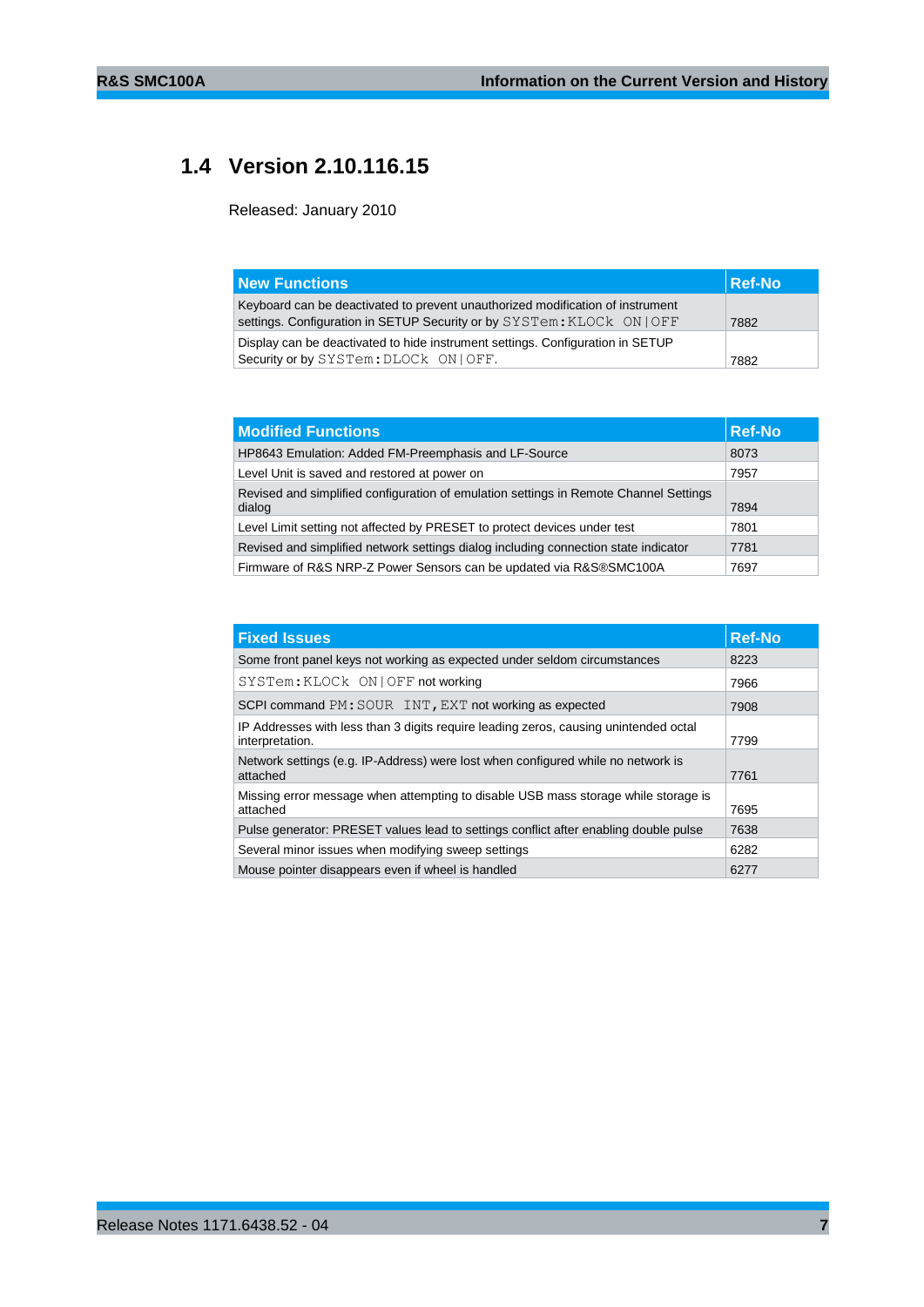## <span id="page-7-0"></span>**1.5 Version 2.10.001.14**

Released: May 2009

| <b>New Functions</b>                                                                                                                                               | <b>Ref-No</b> |
|--------------------------------------------------------------------------------------------------------------------------------------------------------------------|---------------|
| Instrument now can be remote controlled via RS232 by means of a standard external<br>USB to RS232 adaptor. Settings are located in SETUP / Remote Channel Settings | 7387          |
| Remote emulation: Support of arbitrary $*$ IDN and $*$ OPT strings.                                                                                                | 7334          |
| New remote emulation modes Aeroflex 2023/2040/2050                                                                                                                 | 7301          |
| Instrument can be switched off by remote: SYSTem: SHUtdown                                                                                                         | 7214          |
| External keyboards: Support of national keyboard layouts                                                                                                           | 7133          |
| Current remote emulation mode is displayed in info-line                                                                                                            | 7121          |
| Support of up to three NRP-Z Power Sensors                                                                                                                         | 7098          |
| APIPA/Zeroconf to support automatic configuration in networks without DHCP                                                                                         | 6854          |
| Device can be configured to suppress RF level when external reference is out of range                                                                              | 6830          |

| <b>Modified Functions</b>                                                                                                                                                  | <b>Ref-No</b> |
|----------------------------------------------------------------------------------------------------------------------------------------------------------------------------|---------------|
| Performance of PRESET and *RST improved                                                                                                                                    | 7699          |
| USB Resource String: Product ID displayed as HEX-value                                                                                                                     | 7635          |
| Improved frequency offset setting                                                                                                                                          | 7496          |
| Improved Security concept (menu SETUP Security Settings)                                                                                                                   | 7449          |
| To avoid unintentional instrument settings, values entered by keyboard or front panel<br>will be discarded when input is aborted without confirmation by ENTER or unit key | 7383          |
| Level sweep step resolution improved to 0.01dB<br>7031                                                                                                                     |               |
| New SETUP / NRP-Z Info dialog provides information of attached power sensors                                                                                               | 7010          |
| User Correction: Warning if frequency is out of bounds                                                                                                                     | 6889          |
| In case of external reference, internal adjustments are performed using this reference                                                                                     | 6697          |
| Several improvements regarding SML compatibility                                                                                                                           | 6494          |
| NPR-Z Power Sensor: New error message in case of power sensor overload                                                                                                     | 6275          |
| Improved file selector and file manager                                                                                                                                    | 5996          |
| Run status of sweep now can be queried:<br>[:SOURce]:SWEep[:FREQuency]:RUNNing?                                                                                            | 5900          |
| Instrument firmware can be restarted remotely using SYSTem: RESTart                                                                                                        | 5863          |

| <b>Fixed Issues</b>                                                                     | <b>Ref-No</b> |
|-----------------------------------------------------------------------------------------|---------------|
| Remote Control: Sporadic locks in raw-ethernet channel                                  | 7612          |
| Enabling Attenuator Fix Mode during RF OFF locks unexpected attenuator setting          | 7599          |
| Internal reference frequency off by some Hz after performing internal adjustments       | 7558          |
| Emulation of HP8648C: Error regarding $*$ RST followed by SYST: ERR?                    | 7504          |
| Several issues regarding SCPI MMEM subsystem                                            | 7488          |
| Firmware restarts when executing READ: POW? while no sensor is connected                | 7454          |
| Front panel key ENTER / x1 does not work in help system                                 | 7430          |
| Unintentional update of a specific system file during boot sequence. Risk of instrument |               |
| malfunction in case of sudden power loss (e.g. "Device Key missing").                   | 7390          |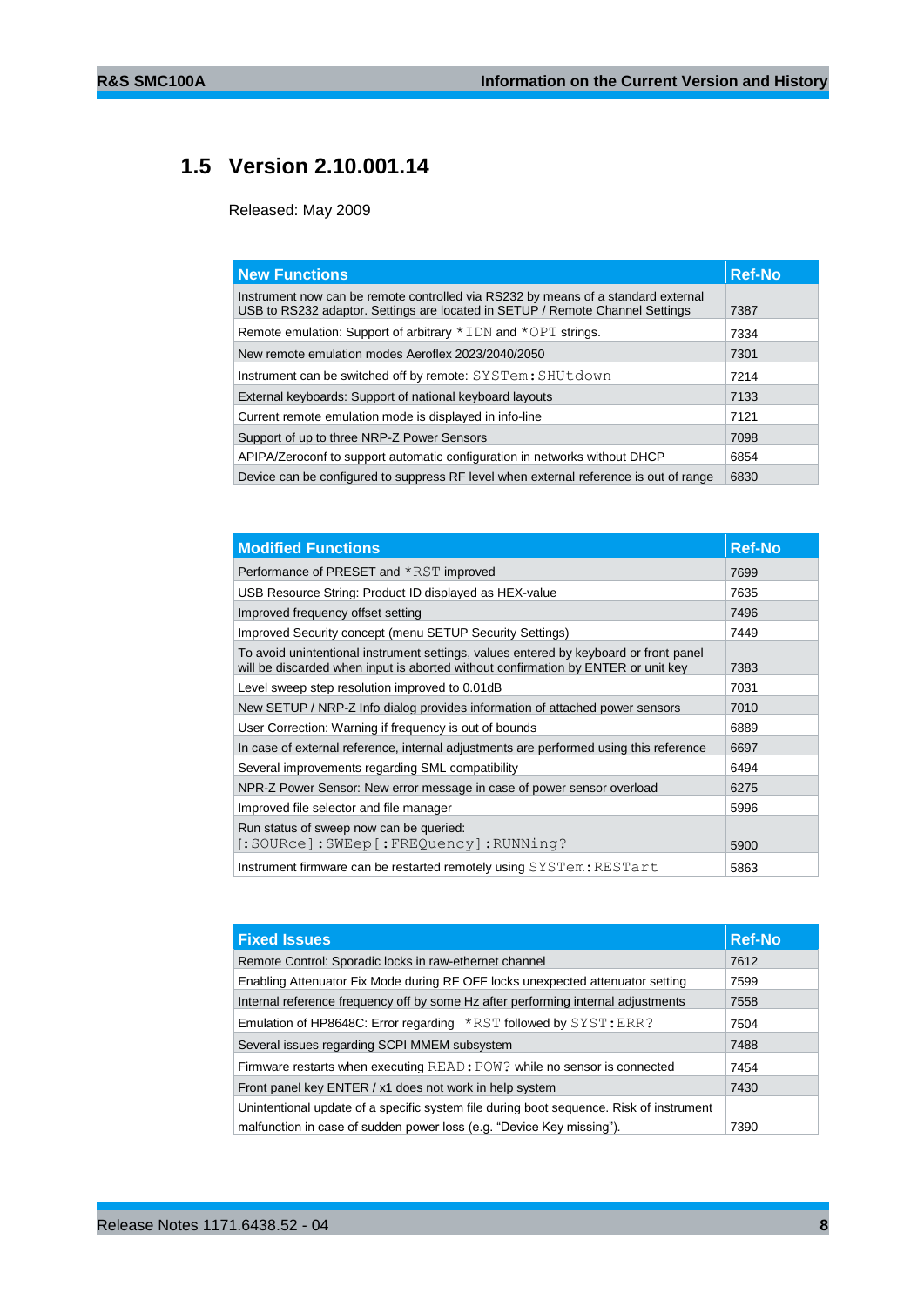| <b>Fixed Issues</b>                                                                        | <b>Ref-No</b> |
|--------------------------------------------------------------------------------------------|---------------|
| Coincidental mapping of power sensors in Power-Viewer dialog                               | 7294          |
| "Device key missing" after power on under rare conditions                                  | 7222          |
| User correction not effective after power off/on cycle                                     | 7206          |
| Storing files using MMEM instructions failed if file already exists (affects $*SAV/*RCL$ ) | 7197          |
| Screen Saver: Backlight has not been switched off                                          | 7117          |
| UNIT: POW did not work as expected                                                         | 7105          |
| Some issues regarding PULM: TRIG: EXT remote commands                                      | 7092          |
| PULSE EXT input unintentionally has been synchronized to internal 100MHz<br>reference      | 7067          |
| Pulse Modulation not effective when activated while RF is OFF                              | 7022          |
| Sometimes LAN not available after power on due to failing DHCP                             | 6728          |
| Subtle USB problems under rare conditions due to improper CPU cache coherency              | 6341          |
| Values of 0.0 sometimes displayed with too much digits and improper unit                   | 6271          |

## <span id="page-8-0"></span>**1.6 Version 2.05.170**

Released: July 2008 Initial R&S®SMC100A firmware version.

## <span id="page-8-1"></span>**1.7 Modifications to the Documentation**

The operating manual corresponding to the current firmware is provided under www.rohde-schwarz.com/product/smc100a.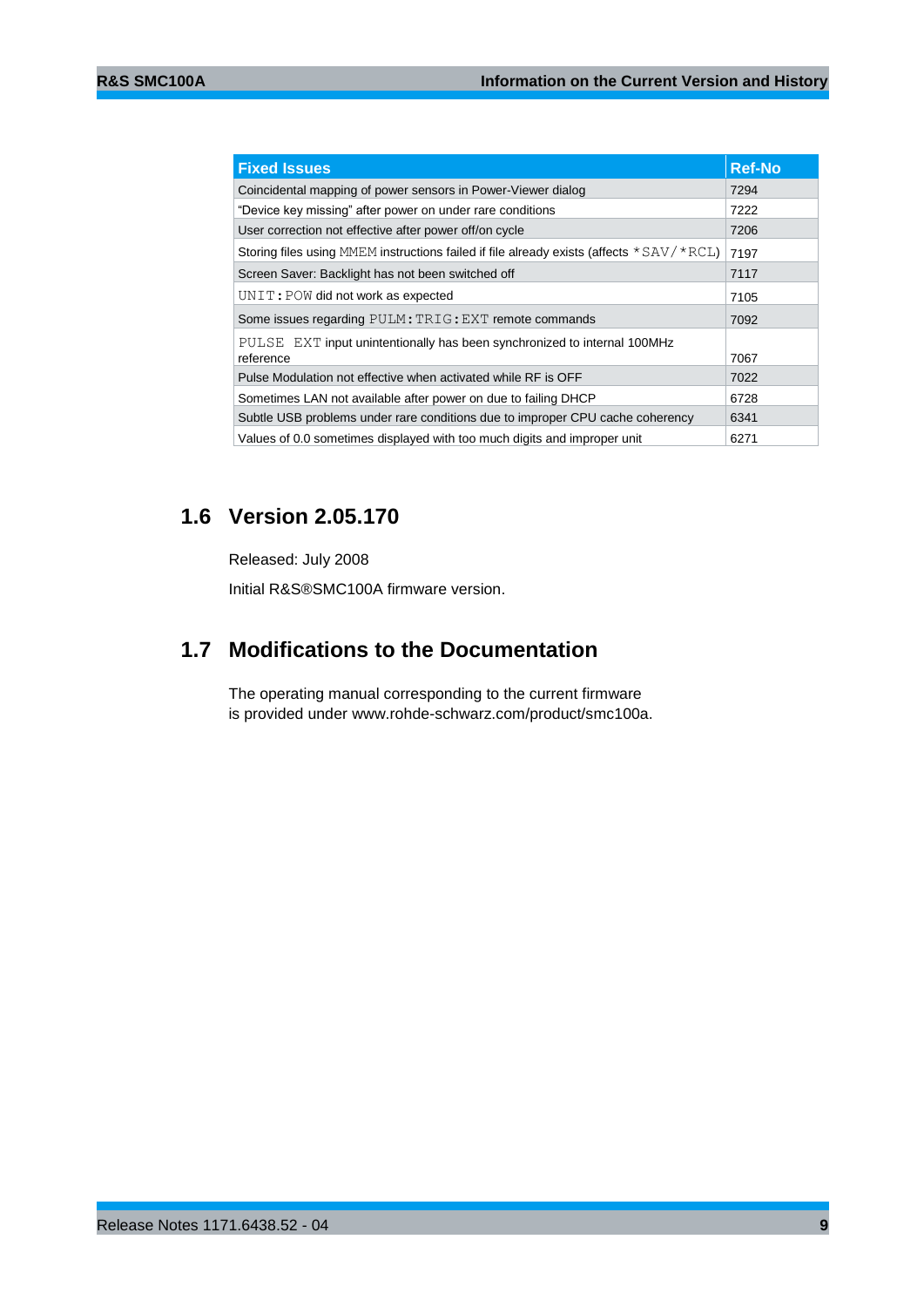## <span id="page-9-0"></span>2 Firmware Update

## <span id="page-9-1"></span>**2.1 Update Information**

The update procedure requires that the instrument is operational. There is no need to uninstall the current firmware. If the instrument contains valuable user data it is recommended to save them before applying a new firmware. The data is not erased explicitly, but in case of modifications of internal data structures user data might become inaccessible.



To perform this procedure, USB Device must be enabled in security settings. Press the SETUP key, select 'Security' and check 'USB Device' setting

## <span id="page-9-2"></span>**2.2 Updating the Firmware**

### **2.2.1 Required equipment**

<span id="page-9-3"></span>

| Software: | Firmware update file SMC 3.01.134.22.rsu<br>Optional language pack SMC_3.01.134.langpack.rsu      |
|-----------|---------------------------------------------------------------------------------------------------|
| Hardware: | USB memory stick with enough free space to accommodate the update<br>files (about 60 - 90 MByte). |

The memory stick does not need to be bootable and previous data on the stick is not affected. Several update files may reside on the stick in parallel. During update procedure the stick is not modified by the instrument.

### <span id="page-9-4"></span>**2.2.2 Prepare Memory Stick**

- 1. Download update file and corresponding language pack (if desired) to a PC.
- 2. Connect USB stick to PC and copy the update files into the root directory.
- <span id="page-9-5"></span>3. Wait until copy procedure has finished and remove USB stick.

### **2.2.3 Install new firmware on R&S®SMC100A**

- 1. Switch on instrument.
- 2. Wait until instrument is operational.
- 3. Connect USB stick to instrument.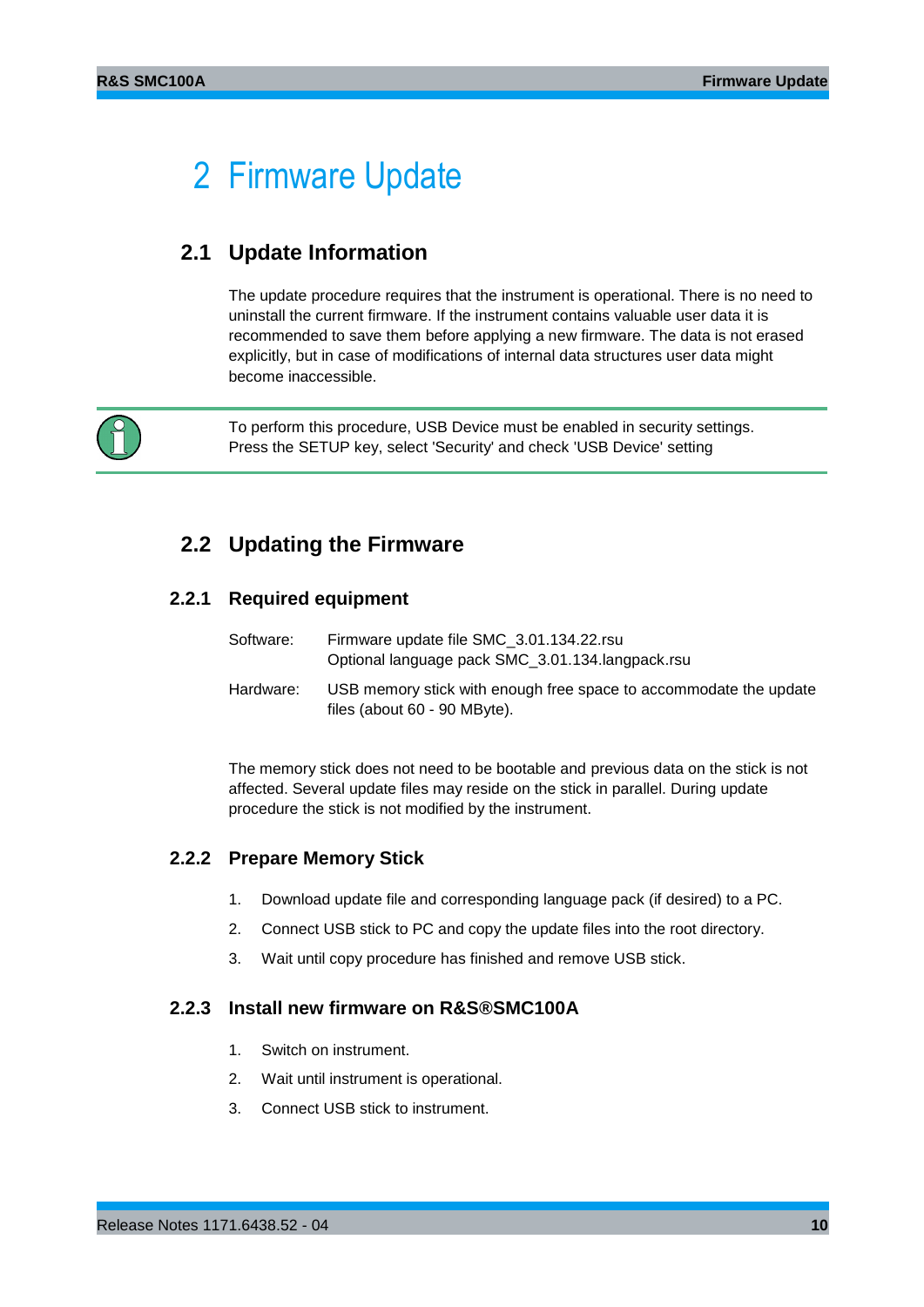- 4. Wait a few seconds until message box appears. Confirm by pressing the rotary knob.
- 5. Select firmware version using the arrow keys and press knob to start update.
- 6. Wait until "Software update successful" message box appears. This may take several minutes. Remove USB stick.
- 7. Press any front panel key to shutdown or restart instrument (depends on previous firmware version).
- <span id="page-10-0"></span>8. In case of shutdown, restart instrument by pressing the power button.

### **2.2.4 Execute internal adjustments**

Internal adjustments will automatically be performed during first power on after firmware update. So no further action is required. However, to initiate internal adjustments manually perform the following steps:

- 1. Press the PRESET key on the instrument front panel.
- 2. Press the SETUP key, select 'Internal Adjustments' and execute 'Adjust All'.

<span id="page-10-1"></span>Adjustments requiring external measurement equipment are not affected by the firmware update.

### **2.2.5 Install language pack on R&S®SMC100A**

The instrument can optionally be equipped with a separate language pack . The language pack enables the user to choose between several user interface languages. To install the language pack, perform the following steps while instrument is operational:

- 1. Connect USB stick to instrument.
- 2. Wait a few seconds until message box appears. Confirm by pressing the rotary knob.
- 3. Select language pack using the arrow keys and press knob to start update.
- 4. Wait until "Software update successful" message box appears.
- 5. Remove USB stick and power cycle the instrument.
- 6. To set language, press the SETUP key, select 'Display Settings' and choose language by means of 'Gui Language'.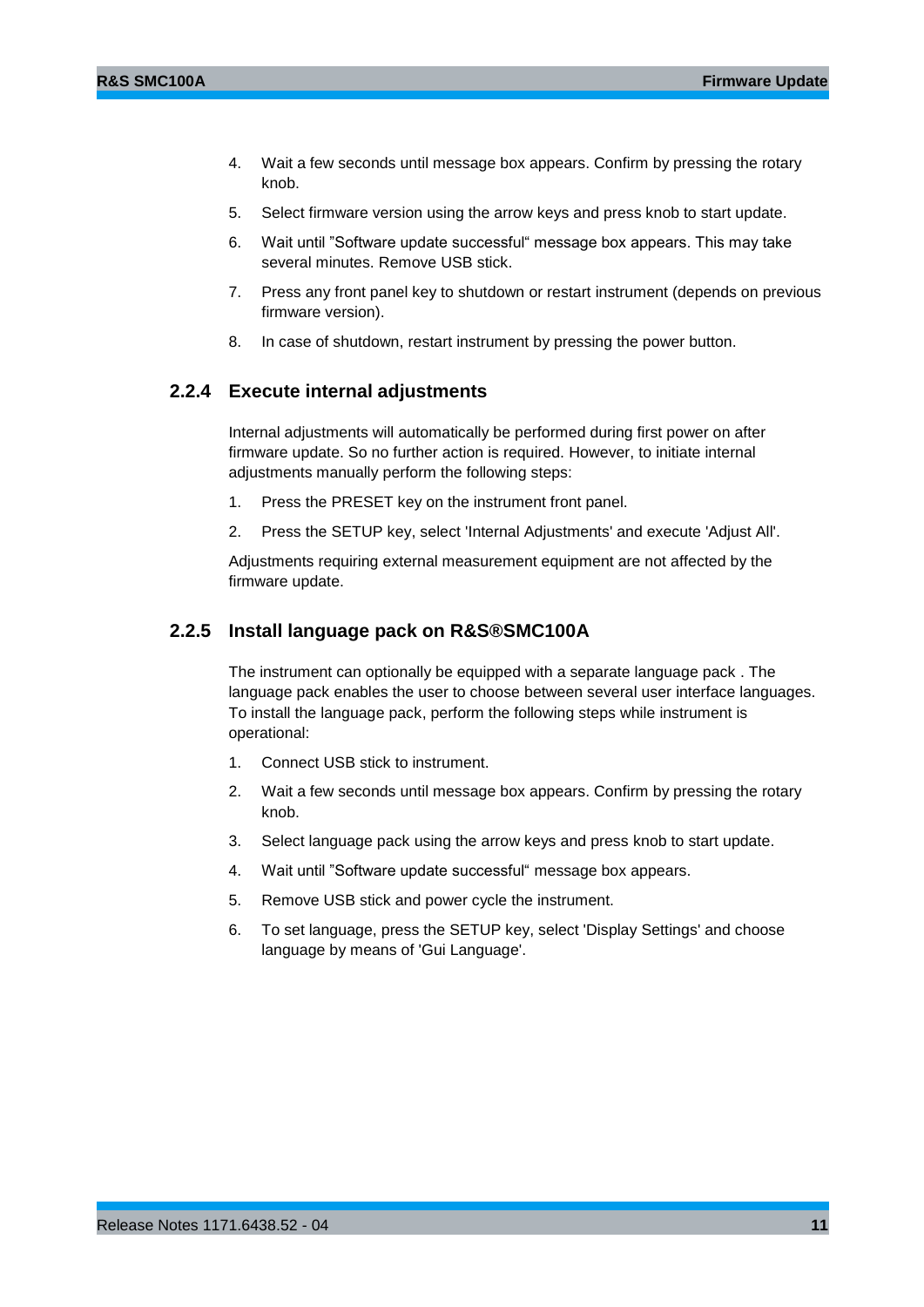## <span id="page-11-0"></span>**2.3 Alternative update procedures**

**Depending on the current firmware version** additional methods for updating the firmware are available:

#### ● **Apply USB memory stick while instrument is powered on**

The previously described firmware update procedure can also be initiated by applying the USB memory stick while instrument is powered on. In this case the update procedure is triggered during startup sequence right after the operating system is ready but before the instruments firmware starts. So this procedure is recommended if for some reason the instruments firmware is not operational.

#### Update firmware be means of the maintenance system

The R&S®SMC100A is equipped with a maintenance system which does not rely on the instruments operating system and firmware. It can be activated by holding the rotary knob pressed while instrument is powered on. Enter security key if requested (Default is '123456'), select option "Install Firmware Package" and follow instructions. This procedure reinitializes instruments mass memory storage, so **user data is irretrievably lost**. After reboot execute **SETUP Factory Preset** to complete instrument initialization.

#### ● **Apply firmware update via network**

Starting with firmware version 3.01.134.22, subsequent updates can be applied via LAN. To perform this, create a directory **/var/user/update** on the instrument and copy the update file into, e.g. using the FTP protocol. Update procedure starts immediately.

To prevent undesirable firmware updates, this feature is controlled by the switch **Software Update** located in the menu **SETUP/Security…/LAN Services**.

### **Recover factory firmware version**

The factory firmware configuration of the instrument can be recovered using the "Factory Recover" option of the maintenance system. **User data is irretrievably lost**. After reboot execute **SETUP Factory Preset** to complete instrument initialization.